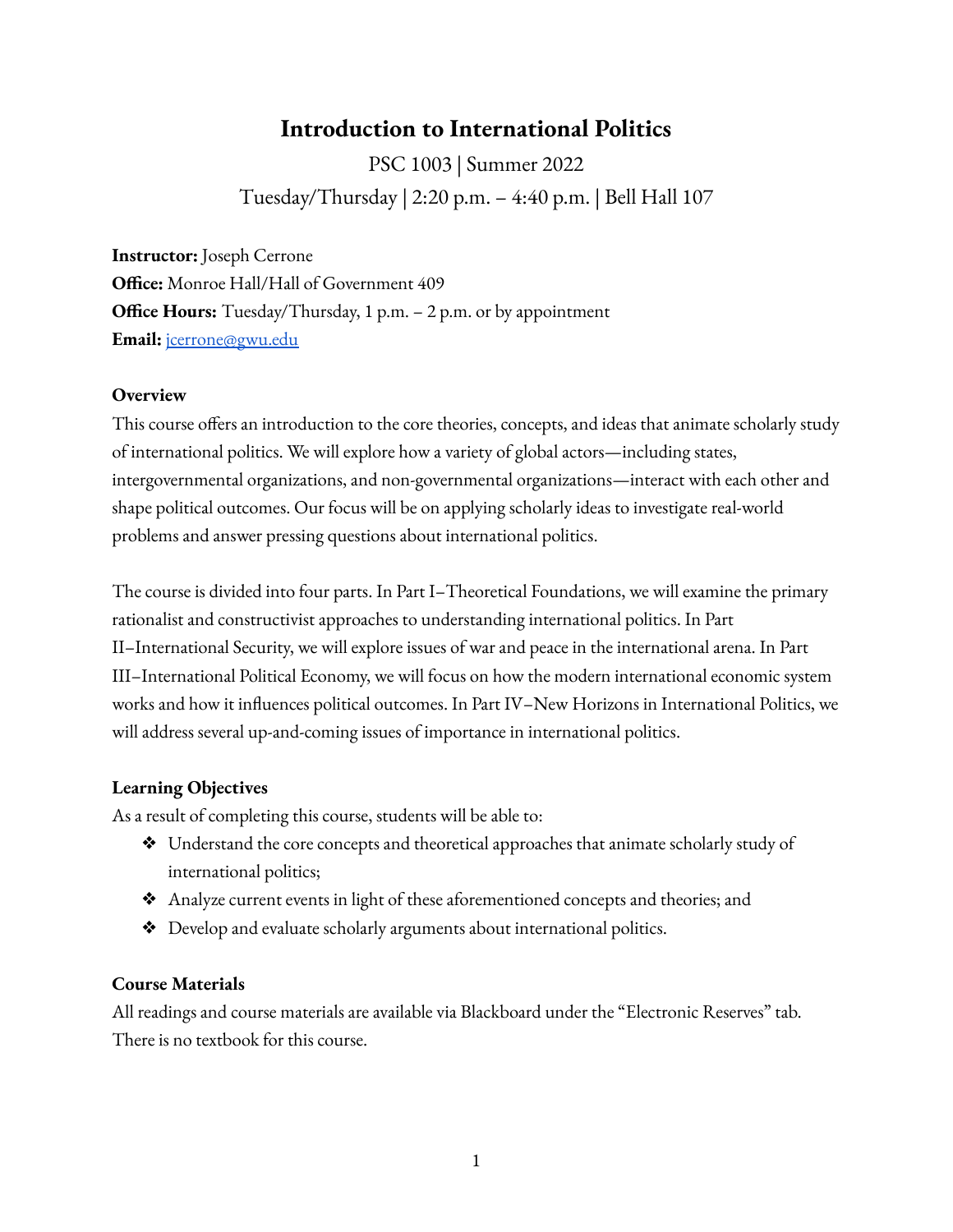### **Assignments**

There are four assignments for this course:

- ❖ Participation (20%)
- ❖ Current Event Presentation and Memo (20%)
- ❖ Midterm Exam (30%)
- $\div$  Final Exam (30%)

# *Participation (20%)*

It is important to come to class prepared to actively participate in discussions. Participation can take many forms, including asking questions, answering questions, and engaging in group conversations. Participation will be assessed by both the frequency and the quality of students' contributions.

### *Current Event Presentation and Memo (20%)*

Each student will take a turn beginning class with a short, five-minute presentation on a current event relevant to international politics. The presentation should explain the topic or issue at stake and link it to material covered in the course. Students must also submit a one-page memo (Times New Roman font, 12-point, double-spaced, one-inch margins) summarizing the current event and providing a short reflection linking it to topics and themes of international politics covered in class and the readings. The memo should be submitted on Blackboard before class on the day of the presentation. Students will sign up for the date of their presentation during the first week of the semester.

### *Midterm Exam (30%)*

The take-home midterm exam will be distributed on Blackboard following class on Thursday, July 14 and will be due on Blackboard by 12 p.m. on Tuesday, July 19. The exam will include material covered in the first half of the course (June 28/Foundations of International Politics – July 14/Peace and Justice). The exam will consist of identification, short-answer, and essay questions. You are permitted to use your notes and course readings, but you may not consult other students or online sources.

# *Final Exam (30%)*

The take-home final exam will be distributed on Blackboard following class on Thursday, August 4 and will be due on Blackboard by 12 p.m. on Tuesday, August 9. The exam will include material covered in the second half of the course (July 19/The International Economic System – August 4/New World Orders). The exam will consist of identification, short-answer, and essay questions. You are permitted to use your notes and course readings, but you may not consult other students or online sources.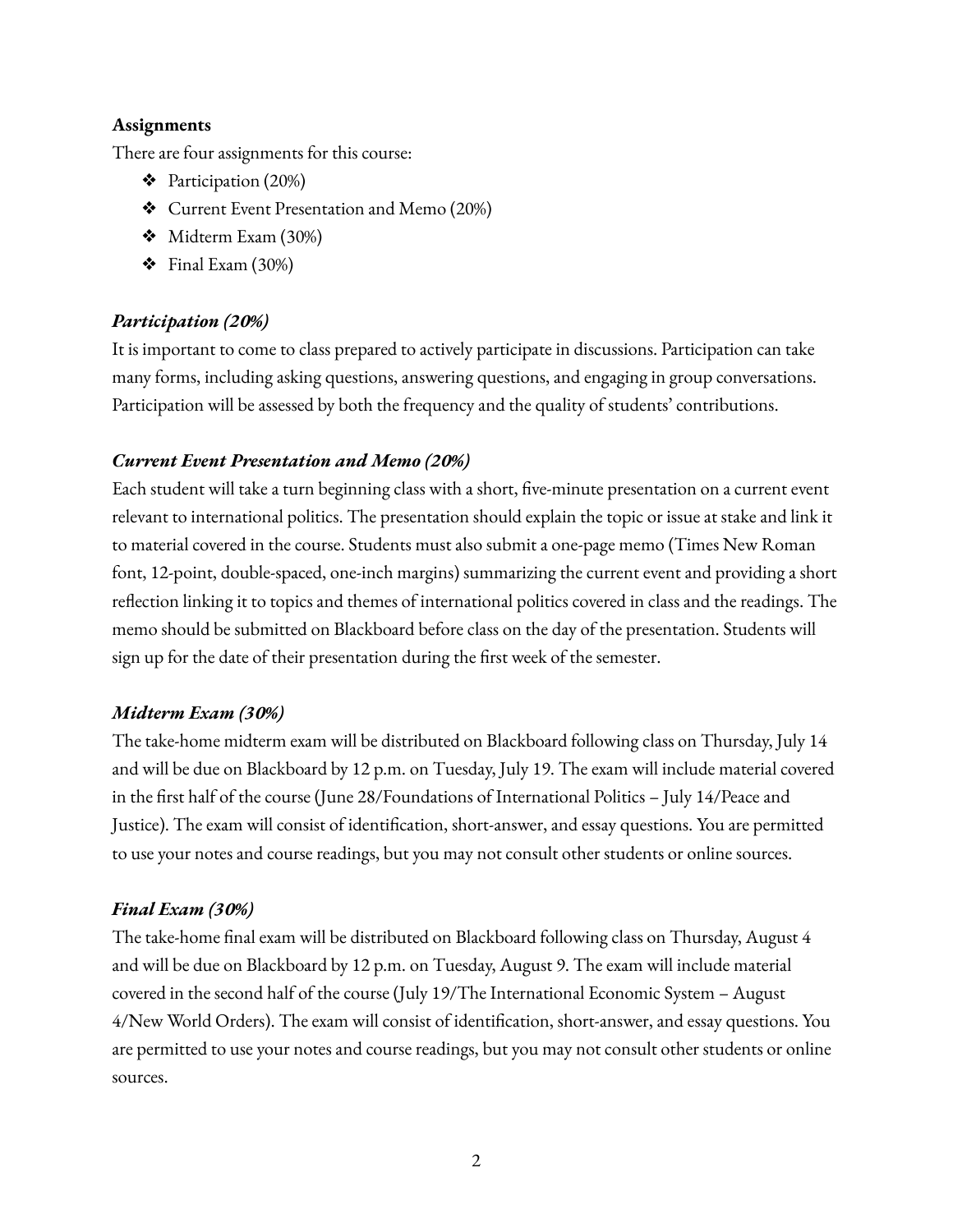#### **Course Policies**

#### *Covid-19 Precautions*

Students are required to follow all health and safety guidelines set forth by the university and the District of Columbia. The university's policies can be found in the <u>[Onward](https://onward.gwu.edu/) GW Plan</u> and updates can be found on the university's [coronavirus](https://coronavirus.gwu.edu/) website. Specifically, students are required to wear a mask **at all times** during in-person class sessions and to **stay home** if you are experiencing Covid symptoms or have tested positive. In accordance with the university's [classroom](https://registrar.gwu.edu/reservation-rental-policies) policy, students are not permitted to bring or consume food or drink in the classroom. Failure to comply with these policies will be sanctioned, including removal from class and reporting to the relevant university authority.

#### *Absences*

Students should plan to attend and participate in all class sessions. Students will be given one free absence, after which their grade will be adversely affected. In the case of an absence, students should ensure they keep up with the class readings and consult another student for class notes. In accordance with the university's policy on religious holidays: (1) students should notify faculty at least three weeks in advance of their intention to be absent from class on their day(s) of religious observance; (2) the faculty should extend to these students the courtesy of absence without penalty on such occasions, including permission to make up examinations; (3) faculty who intend to observe a religious holiday should arrange at the beginning of the semester to reschedule missed classes or make other provisions for course-related activities. Additional details on this policy are available [here.](https://provost.gwu.edu/sites/g/files/zaxdzs626/f/downloads/Religious%20Holidays%20combined%202020-2021%20UPDATED.pdf)

#### *Academic Integrity*

Students are expected to be familiar with the Code of [Academic](https://studentconduct.gwu.edu/sites/g/files/zaxdzs3451/f/downloads/160912%20Code%20of%20Academic%20Integrity.pdf) Integrity and the Code of [Student](https://studentconduct.gwu.edu/sites/g/files/zaxdzs3451/f/downloads/Code%20of%20Student%20Conduct%2008172020.pdf) [Conduct.](https://studentconduct.gwu.edu/sites/g/files/zaxdzs3451/f/downloads/Code%20of%20Student%20Conduct%2008172020.pdf) Academic dishonesty or other violations of the codes will be reported to the university and will be penalized. Academic dishonesty is defined as cheating of any kind, including misrepresenting one's own work, taking credit for the work of others without crediting them and without appropriate authorization, and the fabrication of information.

#### *Blackboard*

All course materials—including the syllabus, assignment instructions, and additional resources—are posted on Blackboard. Students should regularly check Blackboard and their GW email address for class updates. All assignments must be submitted on Blackboard.

#### *Classroom Conduct*

All students are responsible for contributing to a professional, scholarly, and welcoming classroom environment. Rudeness, intolerance, or discrimination of any kind will not be tolerated.

3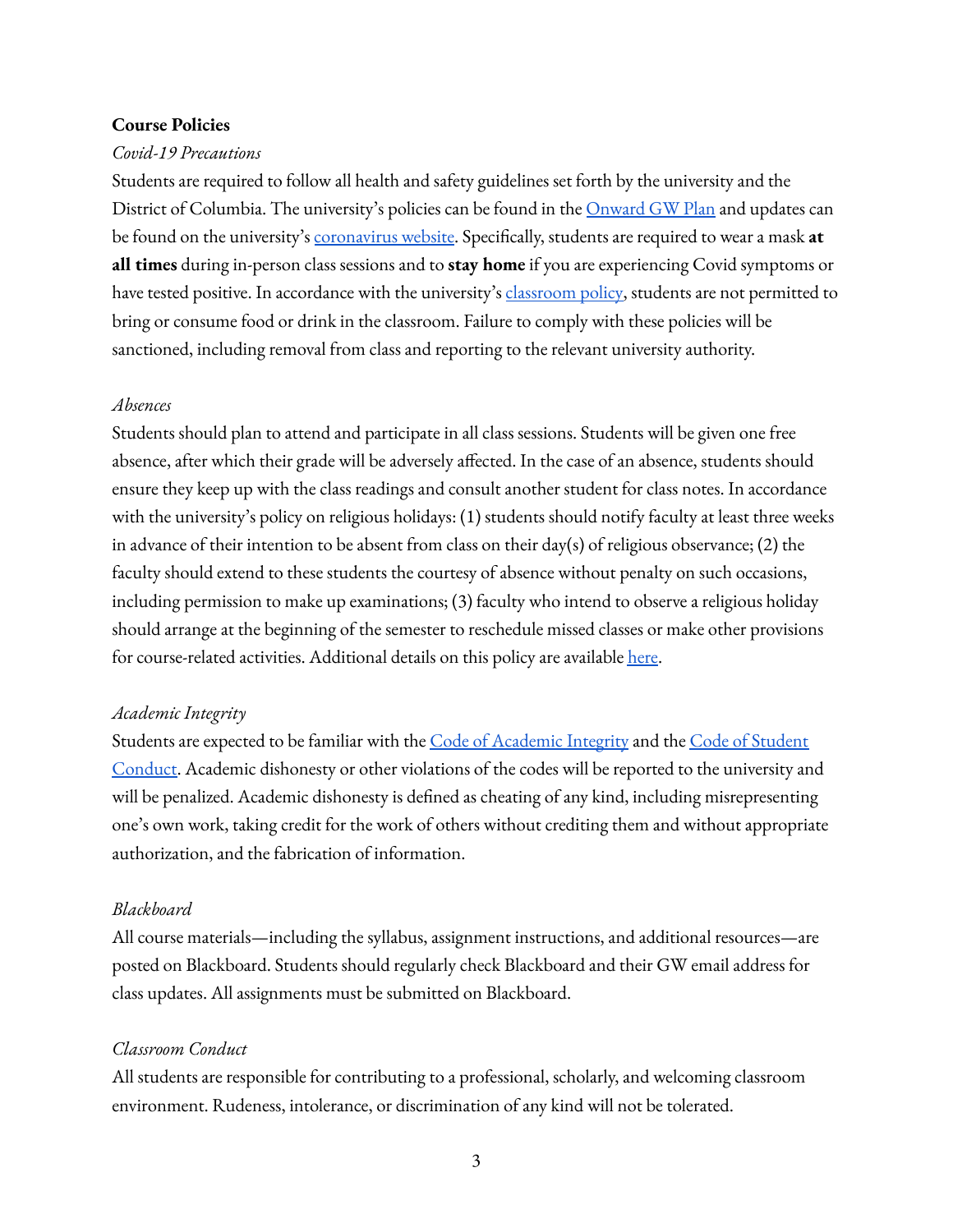### *Extensions and Late Assignments*

Please consult the instructor about an extension before the deadline if you need extra time to complete an assignment. Requests for an extension following the deadline will not be granted. Late assignments will be penalized five points each day they are late.

### *Grading*

Letter grades convert to points on a 0–100 scale as follows:

- $\triangle$  A: 94-100
- $\bullet$  A-: 90-93
- ❖ B+: 87–89
- ❖ B: 84–86
- $\bullet$  B-: 80-83
- ❖ C+: 77–79
- ❖ C: 74–76
- $\bullet$  C-: 70-73
- $\bullet$  D+: 67-69
- $\bullet$  D: 64–66
- $\bullet$  D–: 60–63
- ❖ F: 0–59

### *Safety and Security*

In an emergency, call GWPD at 202-994-6111 or 911. For situation-specific actions, review the [Emergency](https://safety.gwu.edu/emergency-response-handbook) Response Handbook. To stay informed on campus safety and security, see [here.](https://safety.gwu.edu/stay-informed)

### *Technology in the Classroom*

In order to facilitate active engagement, students are asked to not use technology in the classroom. This includes laptops, tablets, phones, or other electronic devices. Students with DSS accommodation will be exempted from this policy.

### *Use of Electronic Class Material*

Students are encouraged to use electronic course materials for private personal use in connection with their academic program of study. Electronic course materials should not be shared or used for non-course related purposes unless express permission has been granted by the instructor. Students who impermissibly share any electronic course materials are subject to discipline under the Student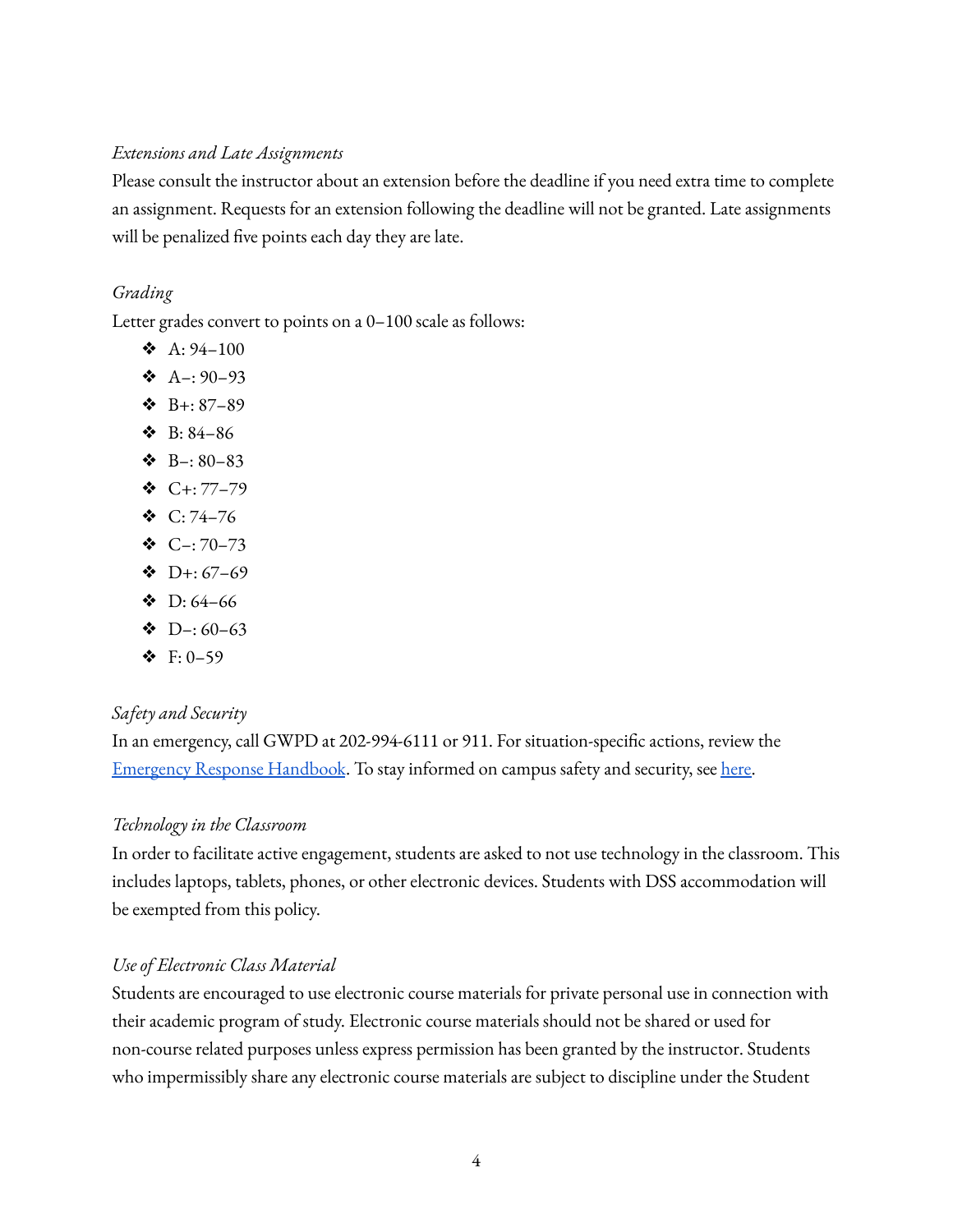Code of Conduct. Please contact the instructor if you have questions regarding what constitutes permissible or impermissible use of electronic course materials.

### *Workload*

In accordance with university policy, students are expected to spend a minimum of 100 minutes on independent coursework for every 50 minutes of direct instruction per week. This course meets for 4 hours and 40 minutes of direct instruction per week, meaning students are expected to spend 9 hours of independent learning per week. This totals a minimum of 13.5 hours of learning per week.

### **Resources**

### *Counseling and Psychological Services*

GW's Colonial Health Center offers counseling and psychological services, supporting mental health and personal development by collaborating directly with students to overcome challenges and difficulties that may interfere with academic, emotional, and personal success. For additional information, call 202-994-5300 or see [here.](https://healthcenter.gwu.edu/counseling-and-psychological-services)

### *Disability Support Services (DSS)*

Any student who may need an accommodation based on the potential impact of a disability should contact Disability Support Services in Rome Hall, 801 22nd Street NW, Suite 102 to establish eligibility and to coordinate reasonable accommodations. For additional information, call 202-994-8250 or see [here.](https://disabilitysupport.gwu.edu/)

### *Gelman Library*

The [Gelman](https://library.gwu.edu/) Library offers a vast array of digital and print resources to support student learning. These include a [Political](https://libguides.gwu.edu/polsci) Science Guide and [Citation](https://libguides.gwu.edu/styleguide) Styles Guide.

### *Writing Center*

The [Writing](https://writingcenter.gwu.edu/) Center offers free writing support to students through one-on-one consultations. Appointments can be made [here](https://writingcenter.gwu.edu/appointments).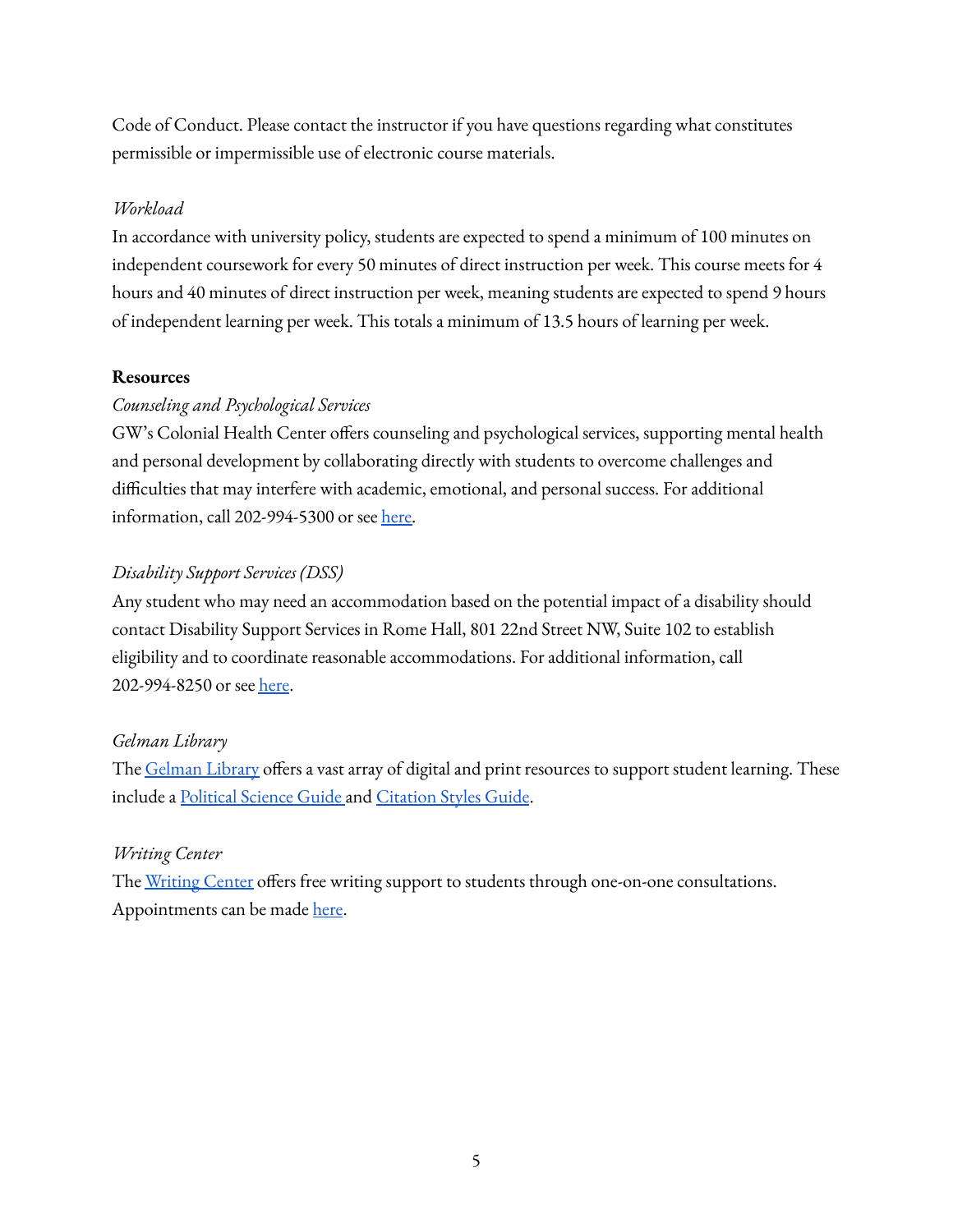### **Course Schedule**

### **Part I: Theoretical Foundations**

#### **June 28 – Foundations of International Politics**

Overview: What is international politics? What core concepts underlie our study of international politics? What do we stand to gain from academic study of international politics?

#### Readings:

❖ Syllabus

#### **June 30 – Rationalist Theories of International Politics**

Overview: What makes a theory "rationalist"? How do realists and liberals/institutionalists understand international politics? What underlying assumptions differentiate these approaches? What do they have in common?

- ❖ Wohlforth, William C. 2010. "Realism." In *Oxford Handbook of International Relations*, eds. Christian Reus-Smit and Duncan Snidal, 131–149. New York: Oxford University Press. \*\**Read up to "Myth-Induced Misconceptions" on p. 143.*\*\*
- ❖ Sterling-Folker, Jennifer. 2016. "Neoliberalism." In *International Relations Theories: Discipline and Diversity*, 4th ed., eds. Tim Dunne, Milja Kurki, and Steve Smith, 88–106. New York: Oxford University Press. \*\**Skip "Case Study: the World Trade Organization" on pp. 99–103.*\*\*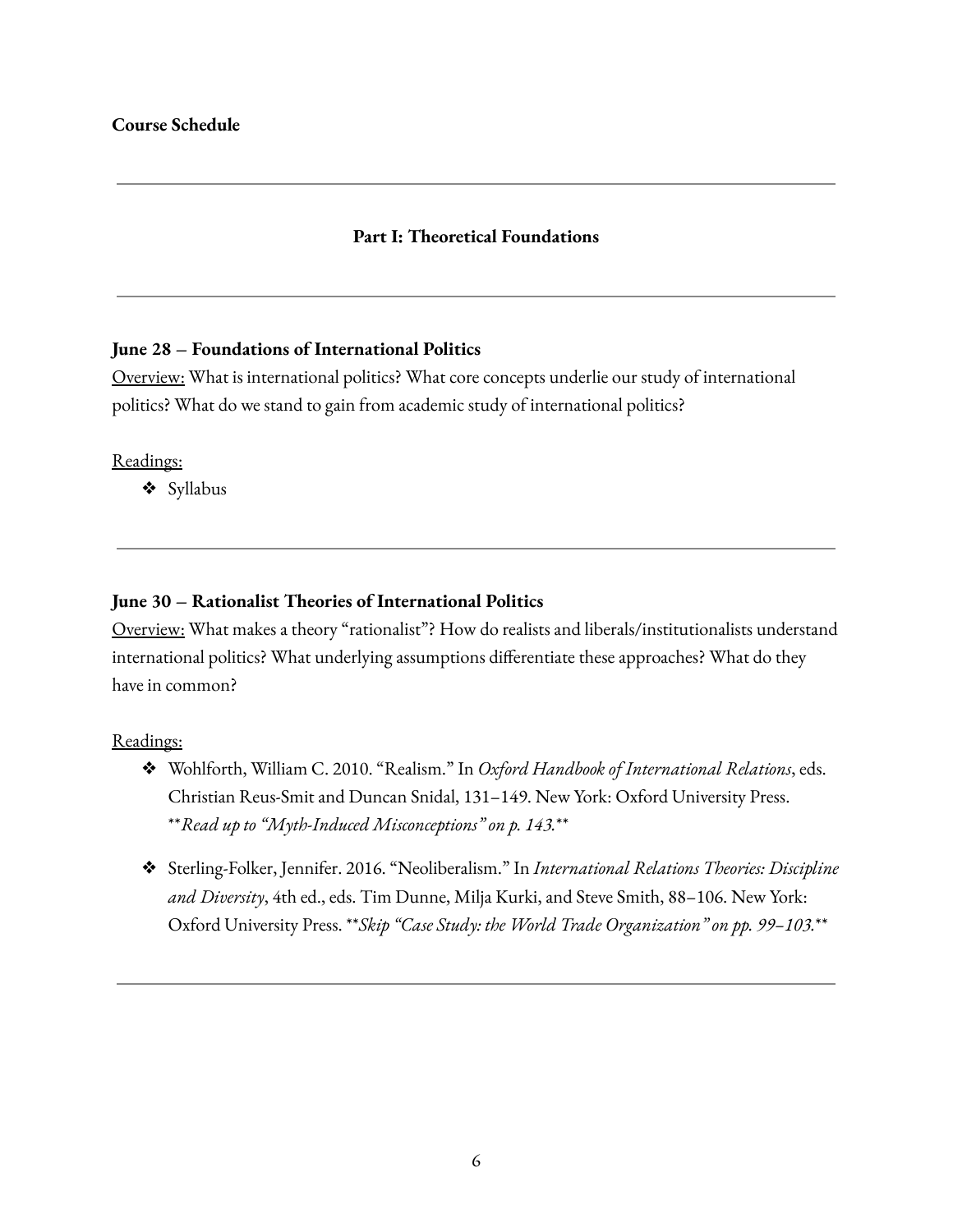### **July 5 –Constructivist Theories of Internationalist Politics**

Overview: What makes a theory "constructivist"? How do traditional constructivists and feminists understand international politics? What underlying assumptions differentiate these approaches? What do they have in common?

### Readings:

- ❖ Wendt, Alexander. 2003. "Anarchy Is What States Make of It." In *International Politics: Enduring Concepts and Contemporary Issues*, eds. Robert J. Art and Robert Jervis, 73–80. New York: Longman.
- ❖ Finnemore, Martha, and Kathryn Sikkink. 1998. "International Norm Dynamics and Political Change." *International Organization* 53(4): 887–917. \*\**Read from "Evolution and Influence of Norms" on p. 894 to "Which Norms Matter Under What Conditions?" on p. 905.*\*\*
- ❖ True, Jacqui. 2010. "Feminism and Gender Studies in International Relations Theory." In *Oxford Research Encyclopedia of International Studies*. Oxford: Oxford University Press. \*\**Read up to "Implications for International Conduct" on p. 10.*\*\*

### **Part II: International Security**

### **July 7 – War and Alliances**

Overview: Why do states go to war? What factors increase or decrease the likelihood of war? Why do states form alliances? What costs and benefits does alliance membership entail?

- ❖ Reiter, Dan. 2003. "Exploring the Bargaining Model of War." *Perspectives on Politics* 1(1): 27–43. \*\**Skip "Old Wine in New Bottles?" on pp. 32–33 and "Future Directions for Research" on p. 37.*\*\*
- ❖ Walt, Stephen M. 2019. "How to Tell if You're in a Good Alliance." *Foreign Policy*.
- ❖ Guyer, Jonathan. 2022. "NATO Was in Crisis. Putin's War Made It Even More Powerful." *Vox*. March 25.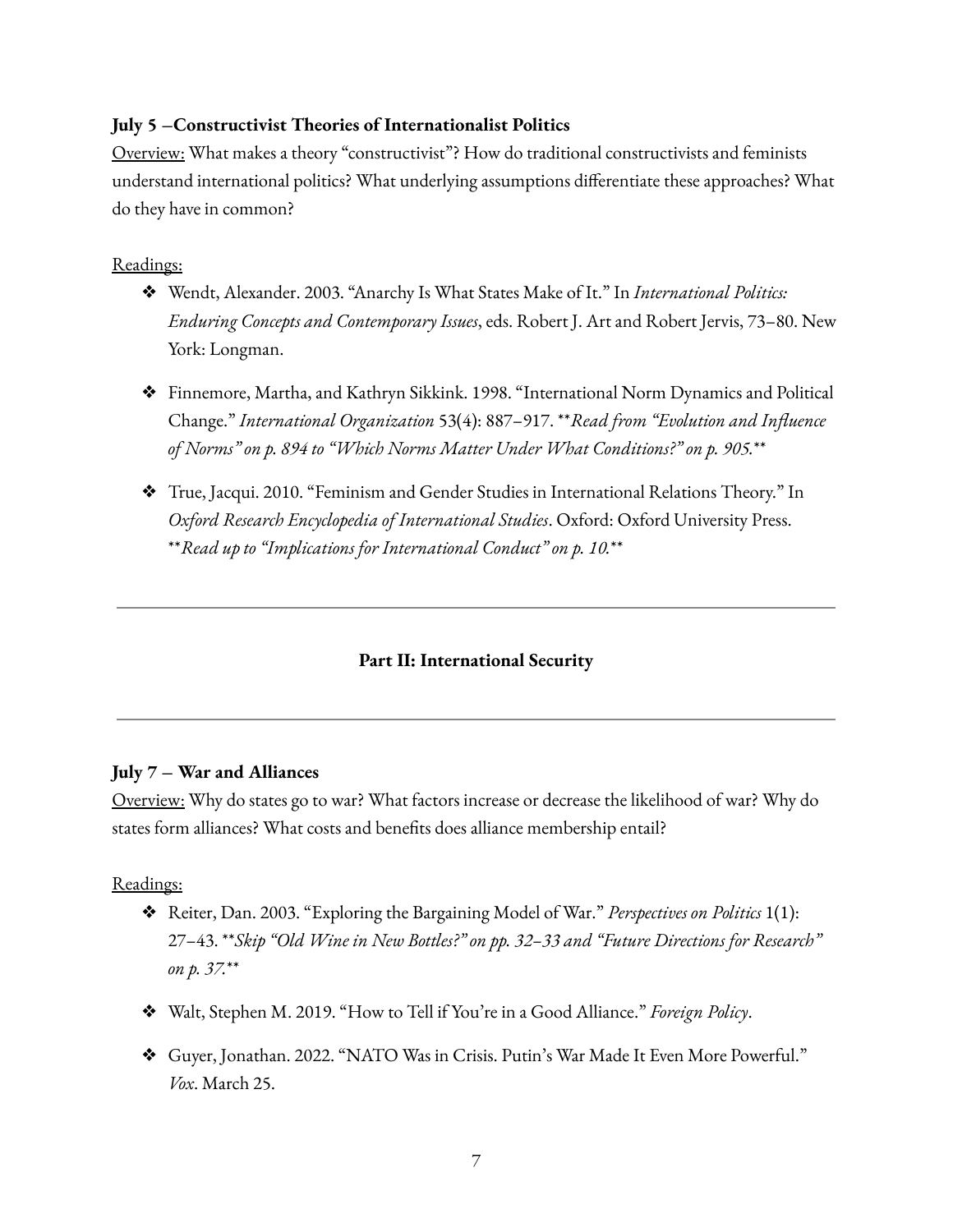### **July 12 – Nuclear Weapons and Cybersecurity Challenges**

Overview: What is nuclear proliferation? Does proliferation strengthen or weaken international security? How have cybersecurity threats changed the nature of interstate disputes?

Readings:

- ❖ Waltz, Kenneth. N. 2002. "More May Be Better." In *The Spread of Nuclear Weapons: A Debate Renewed*, eds. Kenneth N. Waltz and Scott D. Sagan, 3–45. New York: W. W. Norton & Company.
- ❖ Sagan, Scott D. 2002. "More Will Be Worse." In *The Spread of Nuclear Weapons: A Debate Renewed*, eds. Kenneth N. Waltz and Scott D. Sagan, 46–87. New York: W. W. Norton & Company.
- ❖ Gordon, Sue, and Eric Rosenbach. 2022. "America's Cyber-Reckoning: How to Fix a Failing Strategy." *Foreign Affairs*.

### **July 14 – Peace and Justice**

Overview: How do peacekeeping, responsibility to protect, and international courts contribute to the promotion of international peace and justice?

- ❖ Autesserre, Séverine. 2019. "The Crisis of Peacekeeping: Why the UN Can't End Wars." *Foreign Affairs*.
- ❖ Al-Oraibi, Mina. 2021. "'Responsibility to Protect' Is One More Casualty of the Syrian War." *Foreign Policy*. June 14.
- ❖ Felter, Claire. 2022. "The Role of the International Criminal Court." *Council on Foreign Relations*. March 28.
- ❖ Gladstone, Rick. 2021. "An Old Legal Doctrine that Puts War Criminals in the Reach of Justice." *New York Times*. February 28.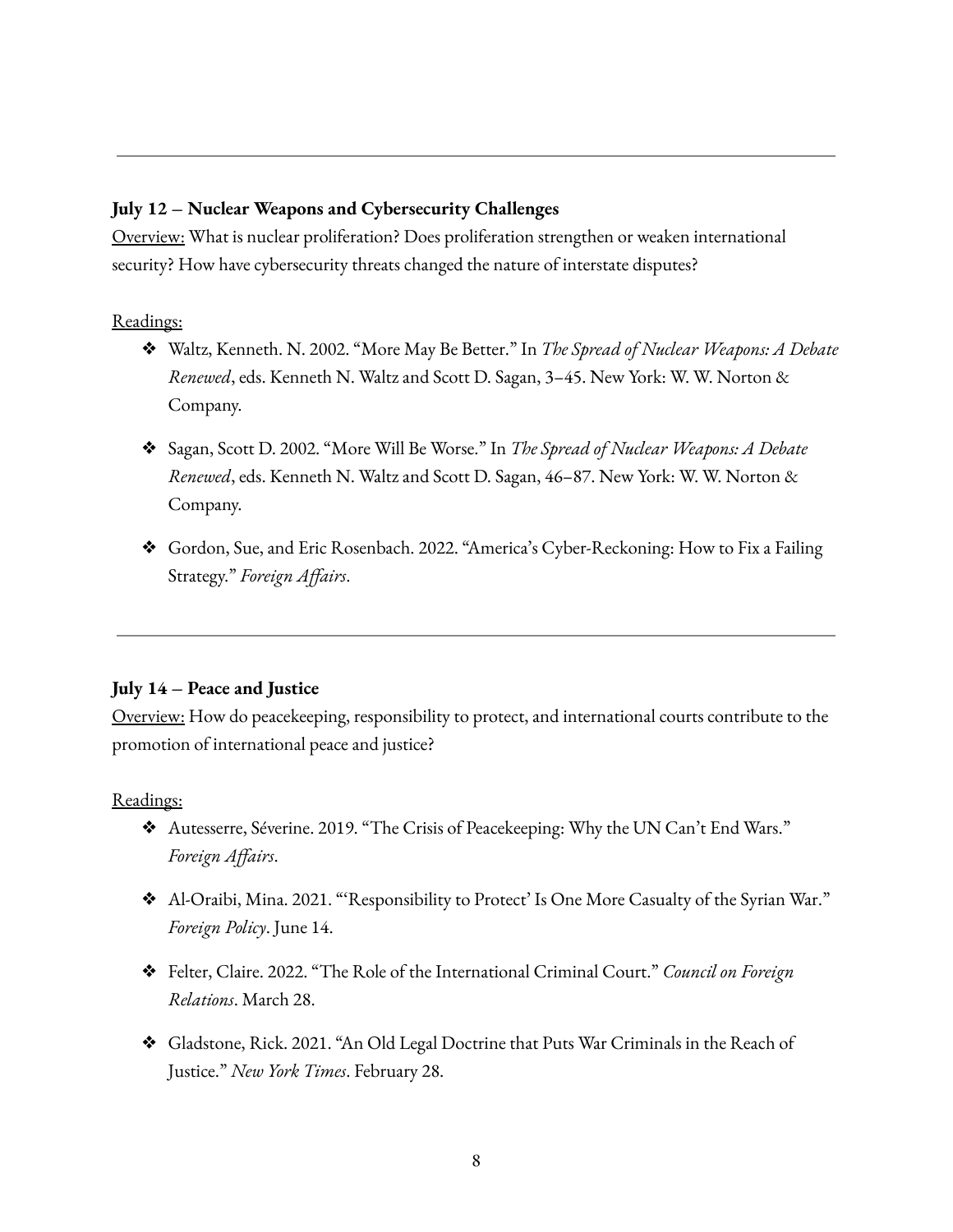#### **Midterm – Due July 19 at 12 p.m.**

### **Part III: International Political Economy**

#### **July 19 – The International Economic System**

Overview: How did the postwar international economic system develop? What core economic concepts and theories help explain the open and liberal nature of this system?

#### Readings:

- ❖ Grieco, Joseph M., and G. John Ikenberry. 2003. "The Economics of International Trade." In *State Power and World Markets: The International Political Economy*. New York: W.W. Norton & Company.
- ❖ Smith, Robert, and Zoe Chace. 2014. "The Dollar at the Center of the World." Podcast. *Planet Money*. July 16.

#### **July 21 – Globalization I: Development and Migration**

Overview: What is globalization? What is development? How have globalization and development impacted "developing" countries? What are the causes and consequences of international migration?

- ❖ Gray, Alex. 2017. "What Is Globalization Anyway?" *World Economic Forum*. January 10.
- ❖ Easterly, William. 2009. "The Ideology of Development." *Foreign Policy*. October 13.
- ❖ Yester, Katherine. 2009. "In Defense of Development." *Foreign Policy*. October 13.
- ❖ Helms, Benjamin, and David Leblang. 2019. "Global Migration: Causes and Consequences." *Oxford Research Encyclopedia of Politics*. Oxford: Oxford University Press.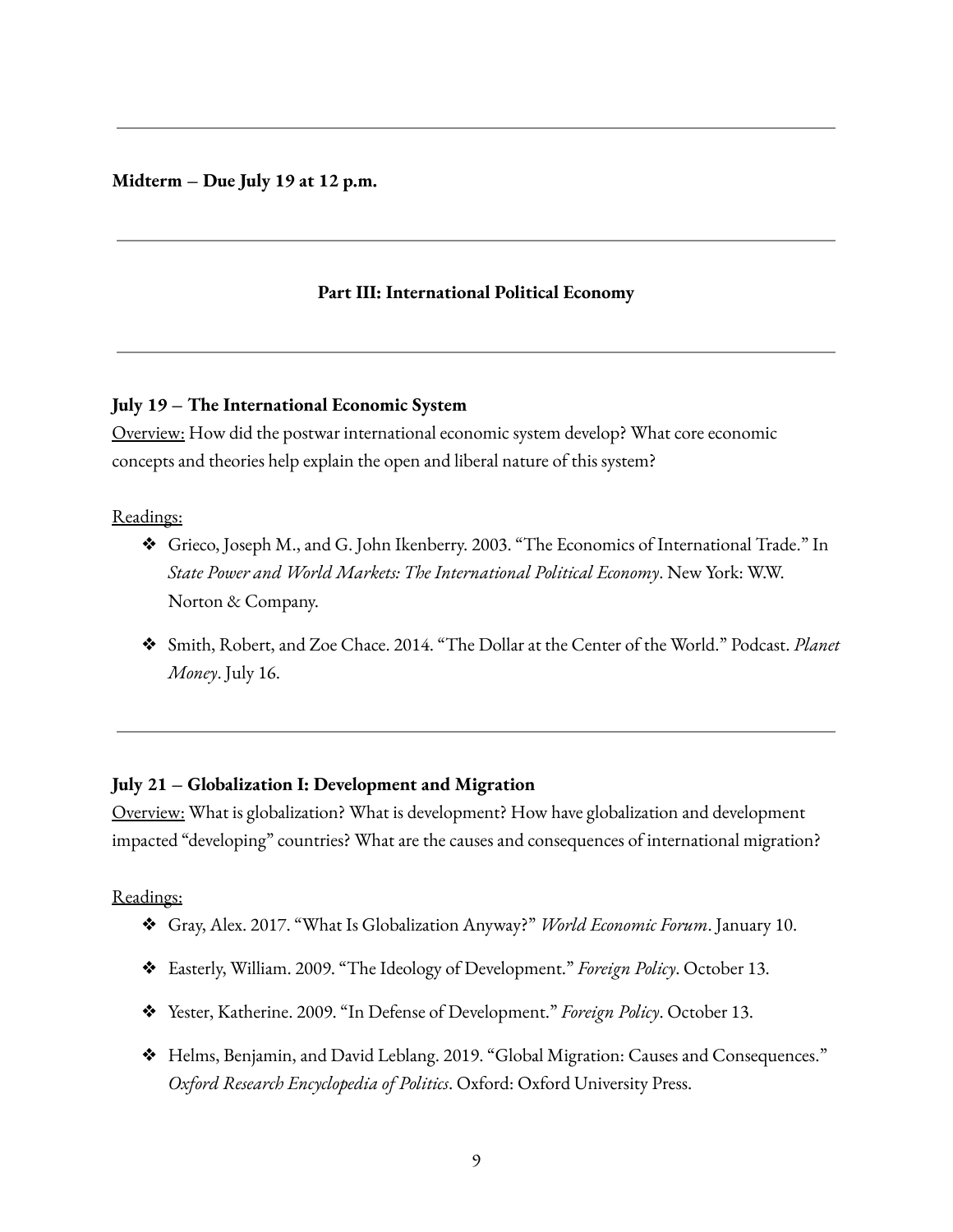### **July 26 – Globalization II: Populism and Pathogens**

Overview: How has globalization constrained states? To what extent is populism a backlash against globalization? How has the Covid-19 pandemic illustrated the limitations of global interconnectedness and cooperation?

### Readings:

- ❖ Farrell, Henry, and Abraham L. Newman. 2020. "Chained to Globalization." *Foreign Affairs*.
- ❖ Milner, Helen V. 2019. "Globalization, Populism, and the Decline of the Welfare State." *International Institute for Strategic Studies*. February 14.
- ❖ Patrick, Stewart. 2020. "When the System Fails." *Foreign Affairs*.
- ❖ Urbinati, Nadia. 2020. "The Pandemic Hasn't Killed Populism." *Foreign Affairs*. August 6.

### **Part IV: New Horizons in International Politics**

### **July 28 – Climate Change**

Overview: Why is climate change such an intractable problem at the international level? How do economic concepts help us understand the challenges posed by this issue? What solutions to this issue seem most promising?

- ❖ Lu, Christina. 2021. "Four Key Takeaways from the IPCC Climate Report." *Foreign Policy*. August 9.
- ❖ Maizland, Lindsay. 2021. "Global Climate Agreements: Successes and Failures." *Council on Foreign Relations*. November 17.
- ❖ Kamarck, Elaine. 2019. "The Challenging Politics of Climate Change." *Brookings Institution*. September 23.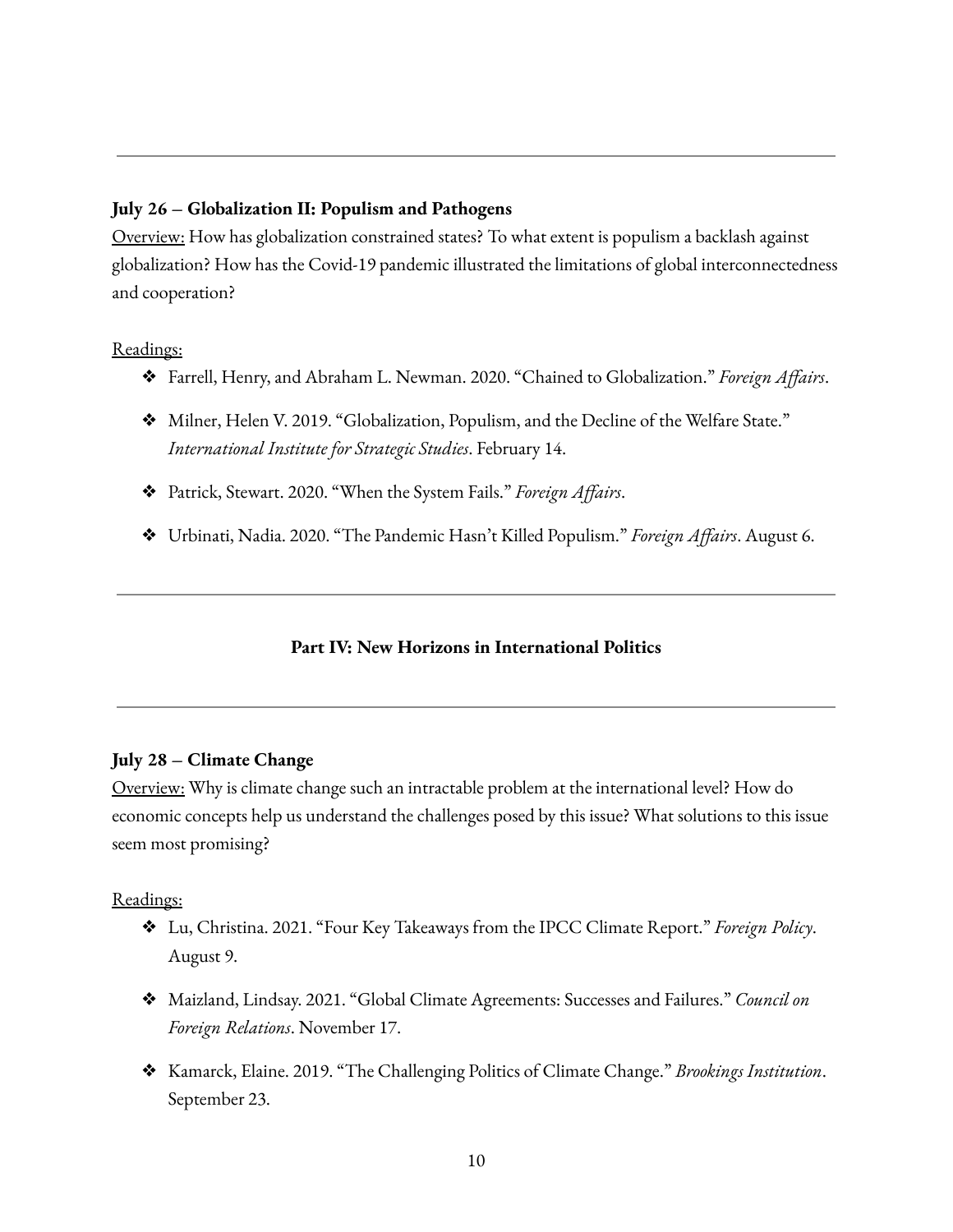❖ Táíwò, Olúfẹ́mi O., and Beba Cibralic. 2020. "The Case for Climate Reparations." *Foreign Policy*. October 10.

## **August 2 – Race and Identity in International Relations**

Overview: How have questions of race, racism, and identity been overlooked in international relations scholarship? What does a closer look at these concepts reveal about the origins, nature, and workings of contemporary international politics?

# Readings:

- ❖ Hopf, Ted. 2009. "Identity Relations and the Sino-Soviet Split." In *Measuring Identity: A Guide for Social Scientists*, eds., Rawi Abdelal, Yoshiko M. Herrera, Alastair Iain Johnston, and Rose McDermott. New York: Cambridge University Press. *\*\*Read only "The Social Construction of Identity and the Logic of Habit" on pp. 280–284\*\**
- ❖ Acharya, Amitav. 2022. "Race and Racism in the Founding of the Modern World Order." *International Affairs* 98(1): 23–43.
- ❖ NA. 2020. "Why Is Mainstream International Relations Blind to Racism?" *Foreign Policy*.

# **August 4 – New World Orders**

Overview: What does the future hold for international politics? What alternatives for international order are offered by European Union, the rise of China, and new forms of multilateralism?

- ❖ De Vries, Catherine, Sara B. Hobolt, Sven-Oliver Proksch, and Jonathan B. Slapin. 2021. "Multilevel Governance in Europe." In *Foundations of European Politics*. New York: Oxford University Press, 32–51.
- ❖ Kagan, Robert. 2017. "The Twilight of the Liberal World Order." *Brookings Institution*. January 24.
- ❖ Slaughter, Anne-Marie, and Gordon LaForge. 2021. "Opening Up the Order: A More Inclusive International System." *Foreign Affairs*.